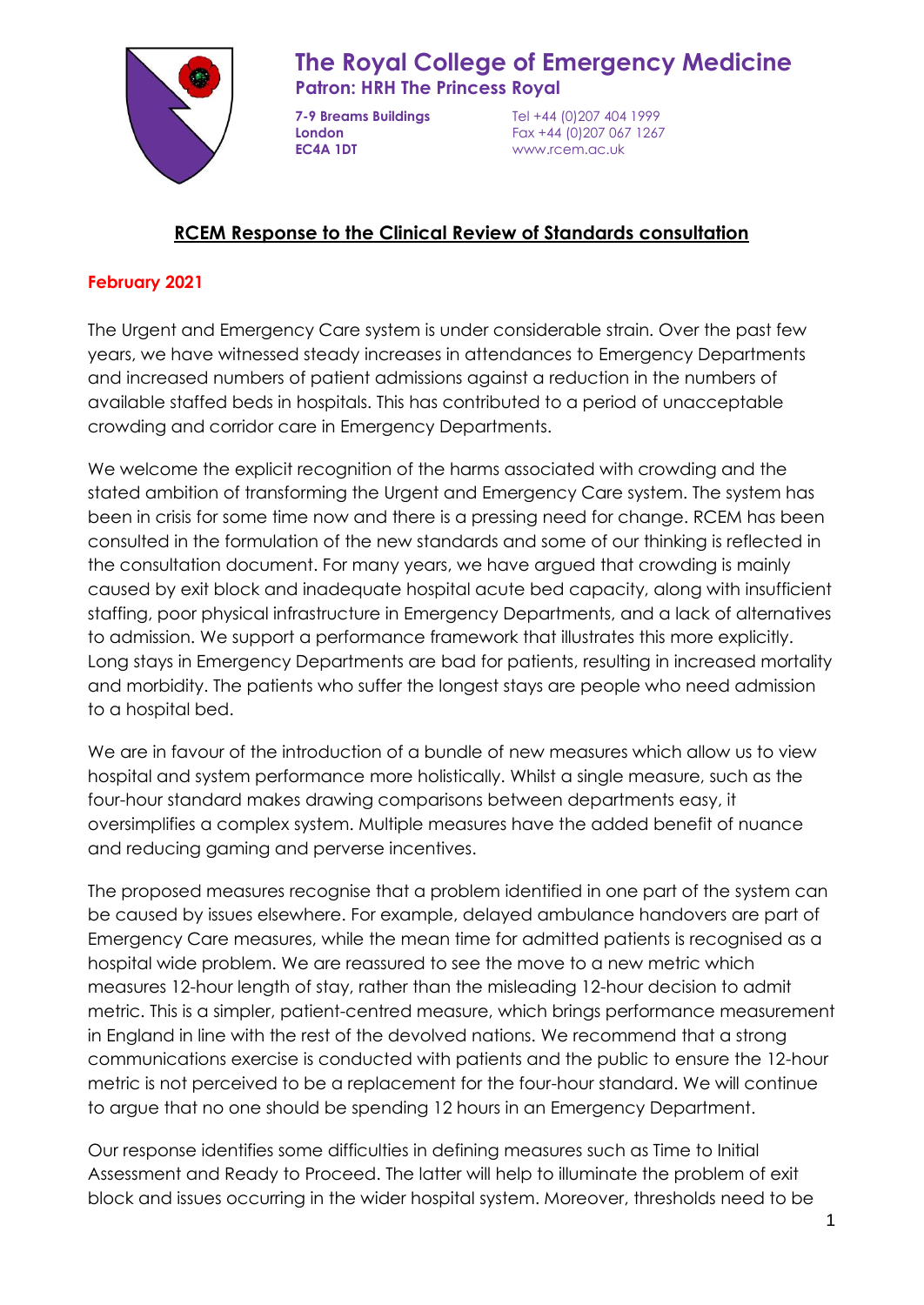defined and there is no indication of how they will be used to compare different Emergency Departments. The lack of transparent reporting in the pilot sites has made it hard to maintain adequate operational grip and subsequently compromised performance. New measures must be reported fully, so that good performance in one area does not disguise poor performance in another area. If implemented, these measures should transfer performance ownership away from individual clinicians to a service level.

We recognise that it would be wrong to deal with crowding in Emergency Departments by pushing the problem 'down the corridor' to other assessment areas in the hospital. There should be joined up working with the national Same Day Emergency Care programme and admission standards to beds from Medical or Surgical Assessment Unit type facilities.

Some of the measures – especially those relating to time – can be implemented and reported very quickly. Other measures with complex definitions will require more development to allow data collection and reporting. The operationalisation of the proposed metrics was not outlined in the consultation document. We believe this will be a very complex area of work, especially as there are some legitimate concerns about implementing a major performance management programme in the middle of a pandemic. We strongly recommend a phased approach to implementation as this is more likely to be successful.

Measurement alone does not improve performance or quality of care. Global comparisons of bed availability data reveal that England has one of the lowest numbers of hospital beds per capita in comparison to other OECD nations<sup>1</sup> and we have long campaigned for increasing acute bed capacity in hospitals, and improvements in social care to tackle the harms associated with crowding and exit block. There are currently too few alternatives to admission for primary care, prehospital and Emergency Department teams, meaning that too many patients end up in hospital. Regardless of how we measure and define the problem, transformation of the Urgent and Emergency Care system cannot take place without additional investment and resources.

The winter of 2020/21 has been like no other. We recognize that the NHS faces significant challenges ahead in recovering from the pandemic. These new models of measurement proposed by NHS England represent a first step towards improving the Urgent and Emergency Care system. We have concerns that without a clear performance framework, associated scrutiny, and operational grip, organisations may take their foot off the gas and matters will get worse rather than better. Our consultation response aims to enhance the effectiveness of the proposed measures. If the right range of metrics are implemented correctly and are accompanied by additional investment for implementation and increasing capacity in the Emergency Care system, there could be an improvement in performance and patient flow. The Clinically Led Review of Standards is an ongoing, longterm programme, and we look forward to continuing our engagement in this process.

<sup>&</sup>lt;sup>1</sup> OECD (2019) Health at a glance: hospital beds. Available [here.](https://data.oecd.org/healtheqt/hospital-beds.htm)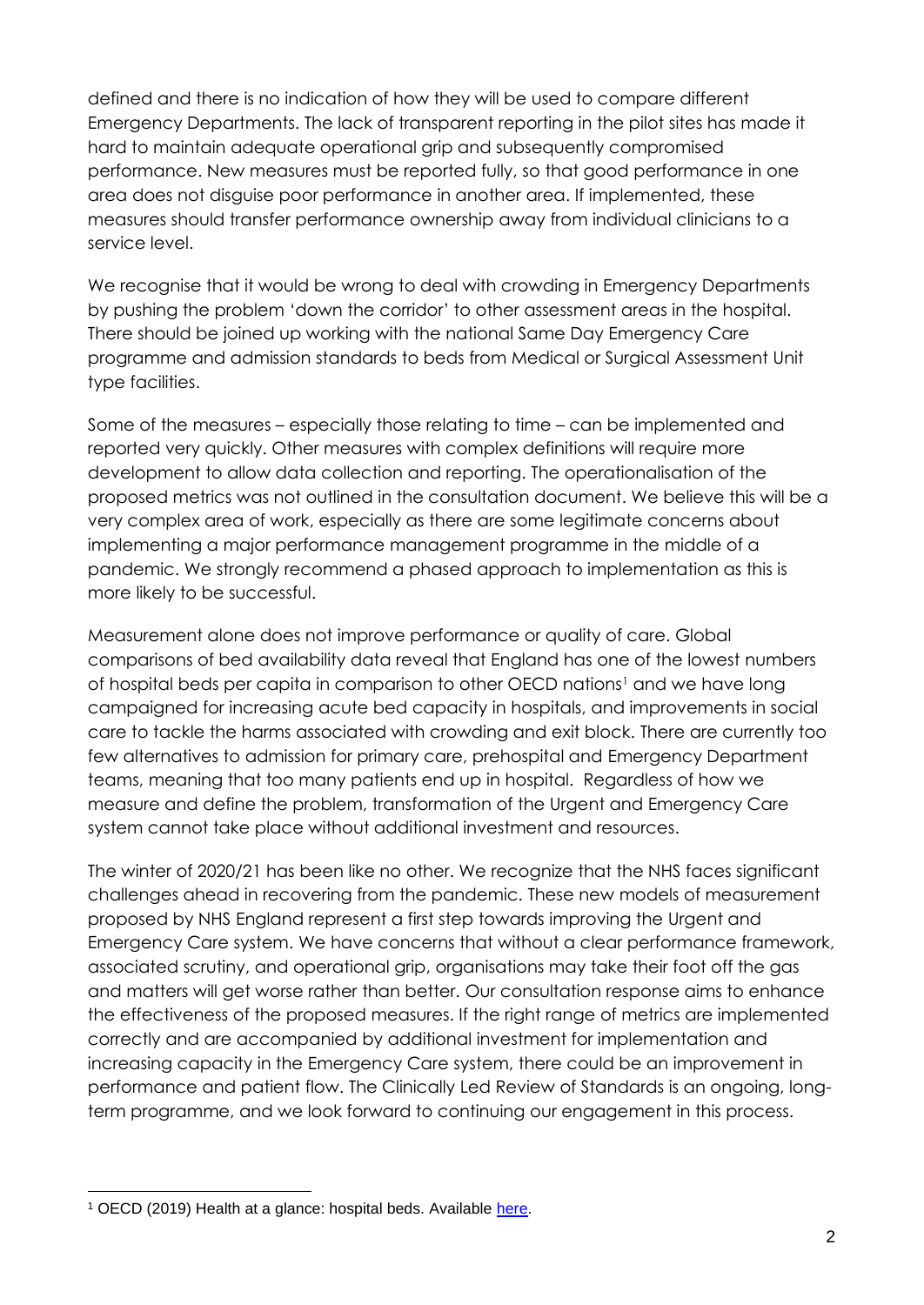#### **Consultation response**

#### **1. Are you aware of the existing Accident and Emergency four-hour standard?**

Yes.

#### **2. If yes, what do you understand the existing four-hour standard to mean?**

The four-hour standard was introduced to the NHS in England in 2004 as a measure to combat crowding and Exit Block in hospital Emergency Departments. The standard requires 95% of patients to be seen, admitted, transferred, or discharged within four hours of arrival in Emergency Departments. In 2009, the standard was included as a pledge set out in the NHS constitution.

Since its introduction there is no doubt that waiting times have been reduced, however in recent years they have risen again. The four-hour standard has not been met nationally in English hospitals since 2015 and only sporadically in a few hospitals more recently, and there is a recognition that the standard has ceased to work in driving improvement.

This suggests that metrics alone are not the answer to Emergency Department performance, but that there are other issues are at play such as increasing demand from patients, lack of availability of primary care, workforce and physical capacity in Emergency Departments, lack of alternatives to admission, limitations of hospital bed capacity, and a lack of adequate social care, all of which put pressure on hospital bed capacity.

The operational focus on the four-hour standard has overshadowed the experiences and the reality of long waits for admitted patients, who are more likely to be the oldest and sickest.

#### **3. Which would help you understand how well urgent or emergency care is doing: A single measure or a wider range of measures across your urgent or emergency care journey?**

A wider range of measures across the Urgent and Emergency Care journey.

Although the four-hour standard has been used as the 'canary in the coalmine' to signal pressures in the system, we think that the exclusive focus on the four-hour target has created disproportionate attention on a single metric. Analysis of the pressures requires a broader set of metrics to understand the components of the wider situation and how the different parts of the urgent or emergency care patient journey are performing. The fourhour target has lacked the nuance needed to expose the root causes of overcrowded Emergency Departments and so in recent years crowding has increasingly become a significant issue affecting patient safety, where remedies have been slow to be applied.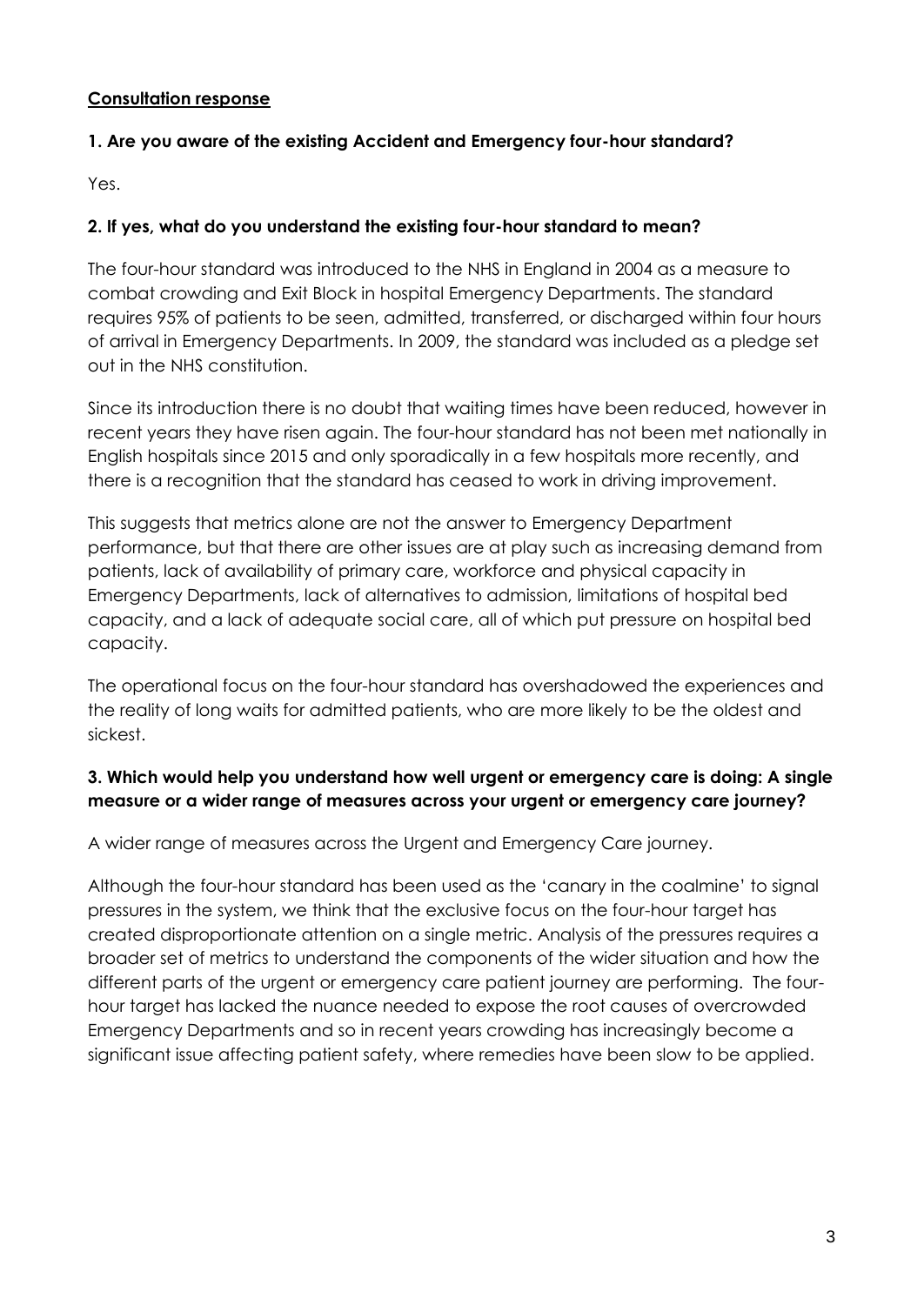**4. Please rate how important you think each of the measures are based on a scale of 1-5, where 1 is not important and 5 is extremely important.**

|                                                                                                            | 1 | $\mathbf{2}$ | 3 | 4 | 5 |
|------------------------------------------------------------------------------------------------------------|---|--------------|---|---|---|
| <b>Pre-Hospital</b>                                                                                        |   |              |   |   |   |
| Response times for ambulances                                                                              |   |              |   |   | X |
| Reducing avoidable trips (conveyance rates) to EDs by<br>999 ambulances                                    |   |              |   |   | X |
| Proportion of contacts via NHS111 that receive clinical<br>input                                           |   |              |   |   | X |
| <b>A&amp;E</b>                                                                                             |   |              |   |   |   |
| Percentage of ambulance handovers within 15 minutes                                                        |   |              |   |   | X |
| Time to initial assessment – percentage within 15 minutes                                                  |   |              |   |   | X |
| Average (mean) time in Department - non-admitted<br>patients                                               |   |              |   |   | X |
| <b>Hospital</b>                                                                                            |   |              |   |   |   |
| Average (mean) time in Department - admitted patients                                                      |   |              |   |   | X |
| Proportion of patients admitted within one hour of it<br>being safe to do so (clinically ready to proceed) |   |              |   |   | X |
| Whole system                                                                                               |   |              |   |   |   |
| Percentage of patients spending more than 12 hours in<br>A&E                                               |   |              |   |   | X |
| <b>Critical Time Standards</b>                                                                             |   |              |   |   | X |

#### **Please explain your answers**

It is important for all measures to have equal weighting and attention. Please refer to annex 1 for more information about each measure.

#### **5. Are there any additional measures that should be included within the bundle?**

We previously proposed the following additional measures during the development of these standards:

● A standard that identifies the need for infection control within 15 minutes of arrival. This was important before the coronavirus pandemic for flu, measles, and norovirus; it is much more important now.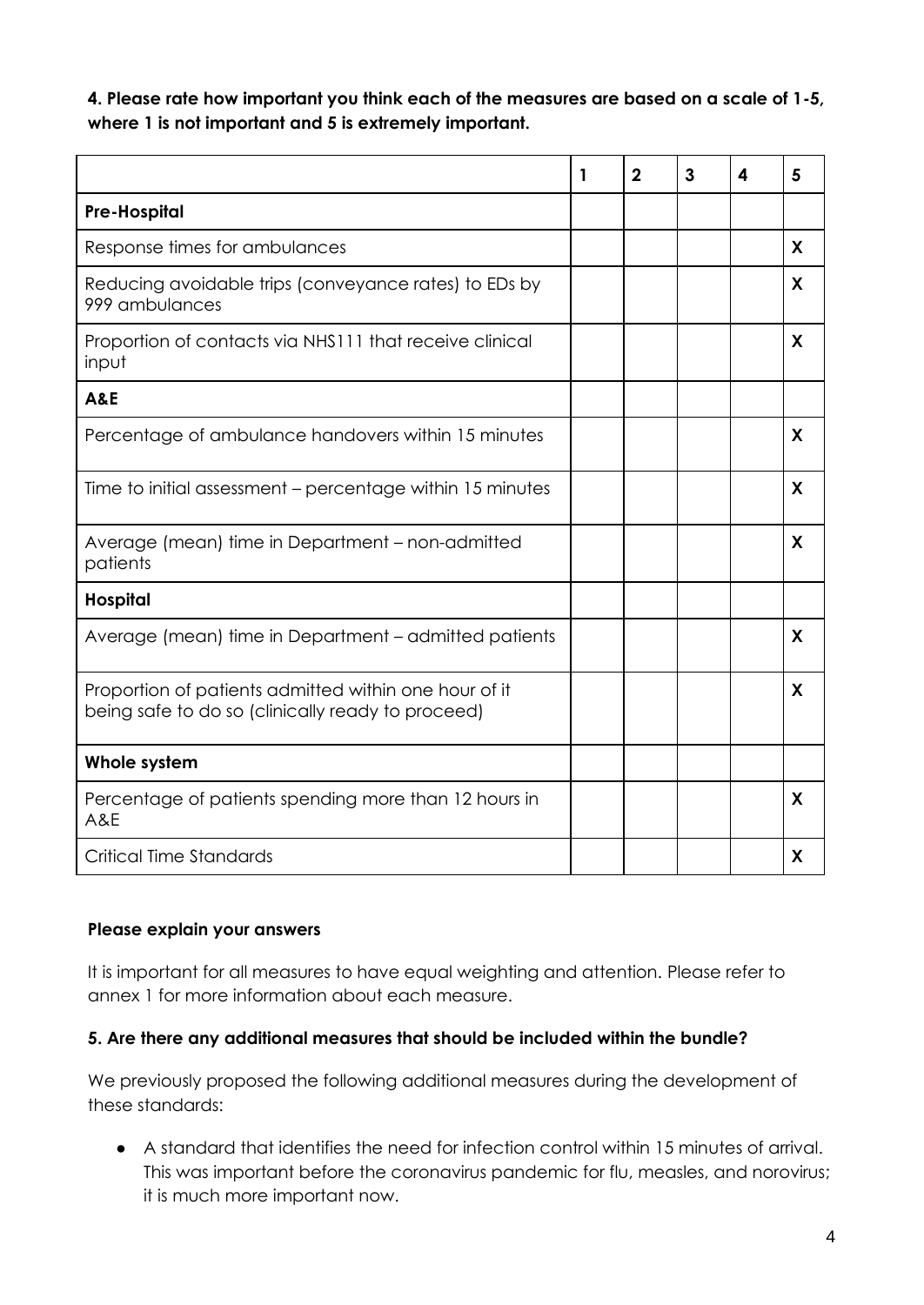- The time to see a decision-making clinician, with the threshold set to less than one hour.
- The six-hour admitted patient delay which measures patients who have been admitted who stay beyond six hours - is evidenced by GIRFT to be informative and useful.<sup>2</sup>

We support the recommendation for a separate clinical standard for the urgent review of children under 28 days of age with a fever, as put forward by the Association of Paediatric Emergency Medicine and the Royal College of Paediatrics and Child Health.

There is currently a disproportionate managerial focus on the four-hour target, so NHS England and Trusts must ensure that the proposed new metrics are prioritised. It is important that we learn the lessons from the last time new measures were introduced – when Professor Matthew Cooke was National Clinical Director of Urgent and Emergency Care, he introduced a wider set of indicators to create a more balanced picture of performance. However, 'intense performance management of the four-hour target' negated the impact of a balanced set of measures.

## **6. To what extent do you agree with the recommendation to replace the current measure with the proposed new bundle of measures?**

| 1- Strongly<br>Disagree |  | $5 -$ Strongly<br>agree |
|-------------------------|--|-------------------------|
|                         |  |                         |

## **7. To what extent do you agree that measuring the average time for all patients is a more appropriate or meaningful performance measure than the percentage of patients treated within a predetermined timeframe?**

| 1-Strongly<br>Disagree | ບ | $15 -$ Strongly<br>agree |
|------------------------|---|--------------------------|
|                        |   |                          |

# **8. To what extent do you agree that the bundle of indicators adequately measures the elements of the Urgent and Emergency Care pathway that are important to you?**

| 1- Strongly<br>Disagree |  | $5 -$ Strongly<br>agree |
|-------------------------|--|-------------------------|
|                         |  |                         |

<sup>&</sup>lt;sup>2</sup> Getting It Right First Time (2020) Emergency Care. Available [here.](https://www.gettingitrightfirsttime.co.uk/emergency-care/)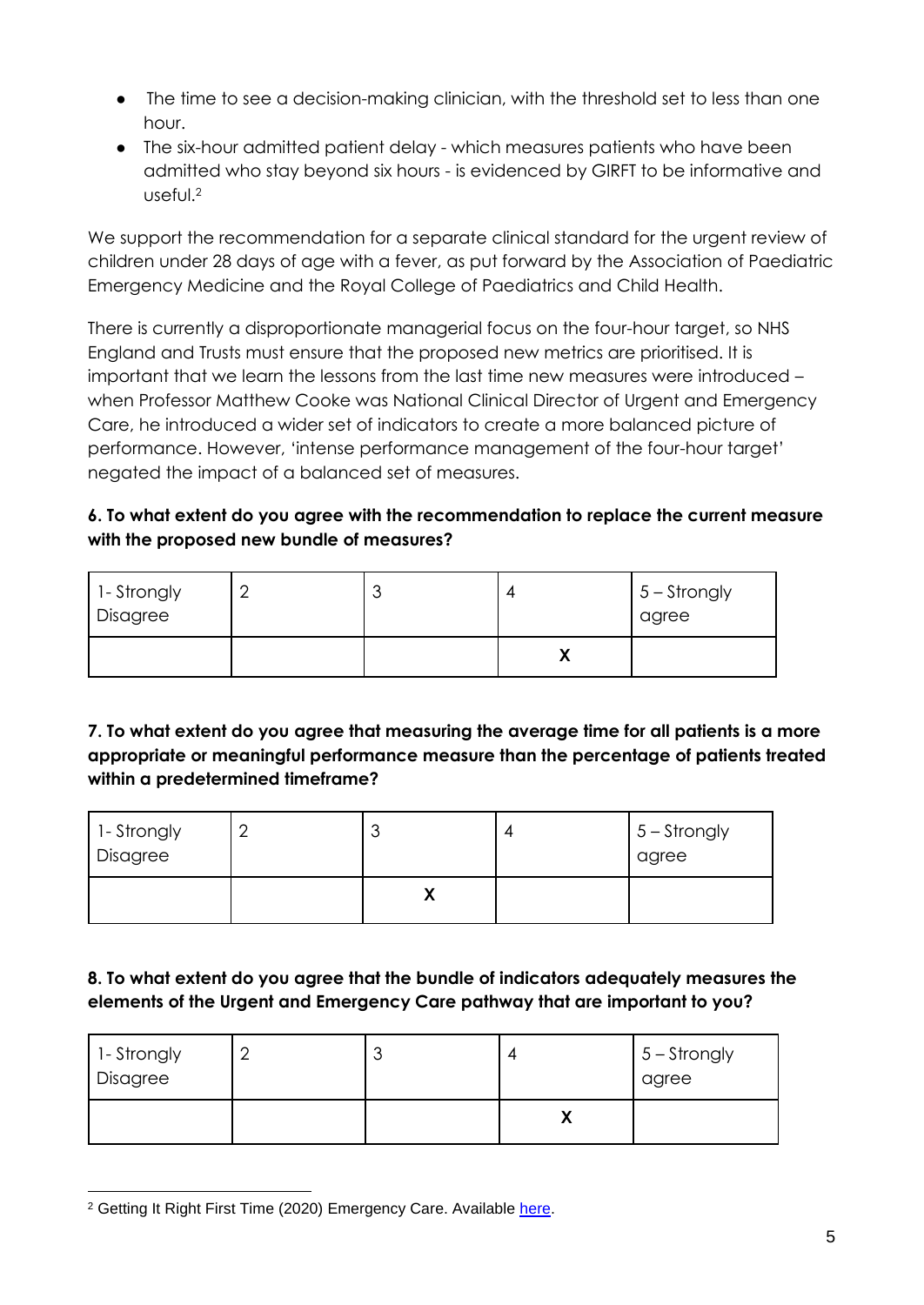## **9. Please explain why you think the measures identified are appropriate or not?**

Please see annex 1 for an analysis of the proposed metrics against the requirements of NHS standards.

Disaggregating the mean time for admitted and non-admitted patients will make it possible to find out how much bed delays and exit block affects the oldest and sickest patients.

## Pre-Hospital

The measures are appropriate; however, detail about what the thresholds are will be important, especially for clinical input. We advise that clinical validation before referral to an Emergency Department should be over 80%.

# A&E

The A&E measures should be renamed to Emergency Department measures.

Exit block causes entrance block. GIRFT data reveals the hospitals with the greatest number of 12-hour lengths of stay from time of arrival, are those that have the greatest delays in ambulance handovers.<sup>3</sup> It can be argued that this is a hospital metric, rather than an Emergency Department metric.

These measures are important but are incomplete and must include the time to a clinician. The time thresholds are also important, the methodology for calculating the thresholds should be made explicit.

#### **Hospital**

These are sensible measures, but the time thresholds should be defined.

Clinically Ready to Proceed additionally requires careful definition. We propose that this should be defined as the first time the ED clinician (authorised to discharge patients from the ED) is satisfied that the patient no longer requires ongoing care in the ED (as judged by the most senior clinician in the Emergency Department) and is therefore 'Clinically Ready to Proceed' to one of the following:

- an inpatient ward OR
- a designated department / clinical service area outside the ED staffed and configured to safely deliver all immediately necessary care OR
- transferred to another provider for continuation of their care OR
- discharged from the Emergency Care facility

Measuring Clinically Ready to Proceed for admitted patients only, risks neglecting the patients who have been referred – and local arrangements which have allowed patients to be seen by a specialty team in the Emergency Department – along with those who are

<sup>&</sup>lt;sup>3</sup> Getting It Right First Time (2020) Emergency Care. Available [here.](https://www.gettingitrightfirsttime.co.uk/emergency-care/)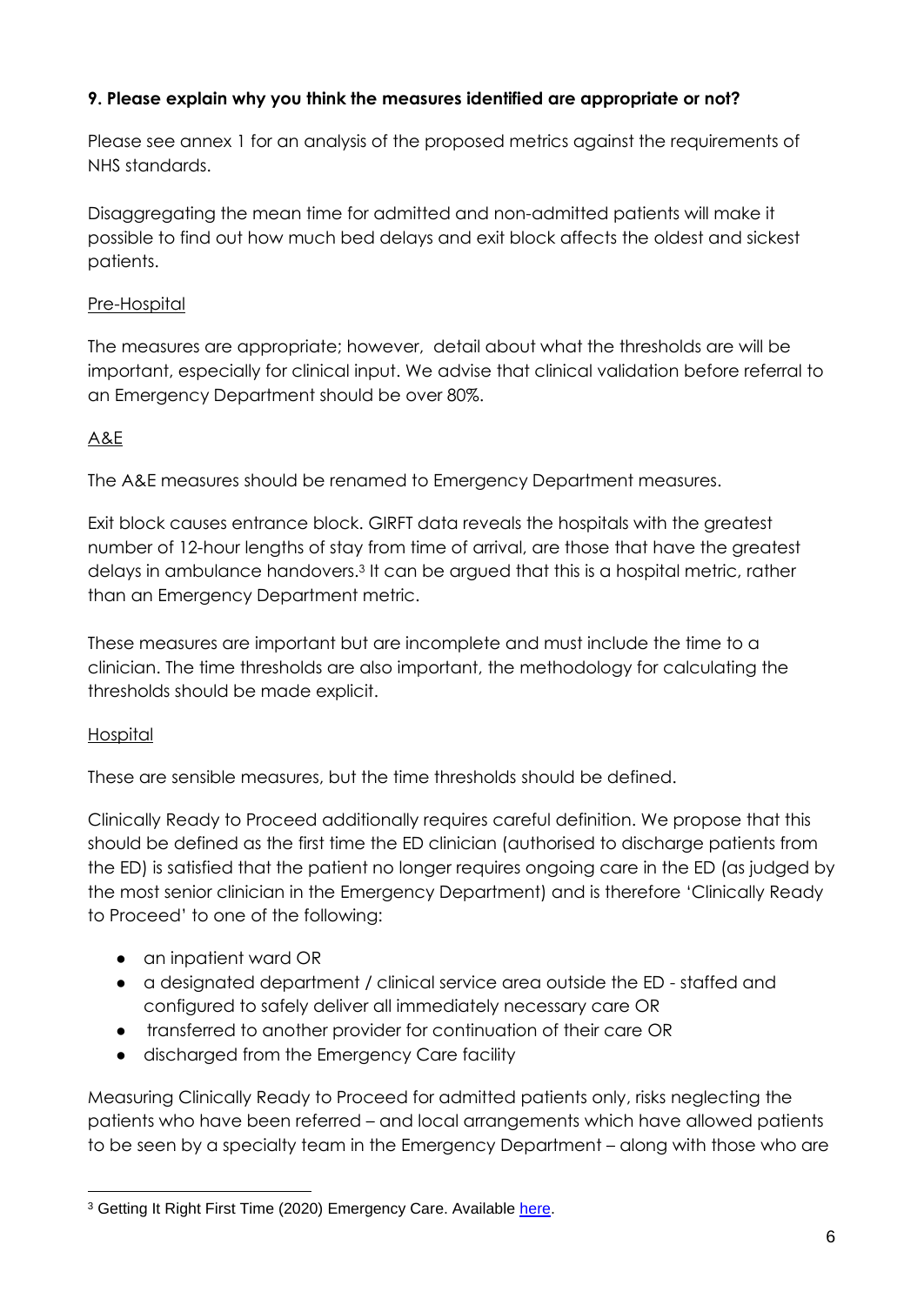referred and never get admitted because of exit block and consequent very long length of stay. Organisations should make sure Interprofessional Standards are rigorously applied.

We know from GIRFT data that there is considerable variation in the percentage of emergency admissions that come through the Emergency Department, reflecting the variation in alternative access points.<sup>4</sup> The lack of measures identifying this means that there is a risk that there will be less incentive for the development of extended hours, 7 days services, which are designed to offer more appropriate models of care for patients who do not need admission.

#### Whole system

We welcome the proposal to measure the 12-hour length of stay from arrival. No patient has a clinical need that requires them to wait for 12 hours in an Emergency Department.

The proportion of patients is not defined, but we advocate that this should be a very unusual event, and certainly less than 1%. In addition, no patient should ever be receiving clinical care in corridors. We know that harm increases with increased length of stay and this harm is apparent even at six hours.

There is not currently a standard specifically for children outside major trauma and this important group should be supported with a recommendation. We recommend a separate clinical standard which urgently reviews children under 28 days of age with fever.

## **10. What do you think are the best ways to advise and communicate the proposed new urgent and emergency care measures to patients and visitors to Urgent and Emergency Care departments?**

There should be strong engagement with patient groups to help inform the communications strategy for the proposed new metrics. The media should be briefed on how to interpret the new set of measures and it should be made explicit that all measures are important. We have legitimate concerns that these multiple measures will be distilled down to one headline catching measure, which is likely to be the 12-hour measure. Additionally, it must be made explicit to the public and the media that the 12-hour measure is not a target and does not replace the four-hour standard.

The performance figures should be published monthly and be clearly visible and accessible to all on the hospital's website. The performance dashboard should indicate monthly figures in each of the four domains - good performance in one domain should not hide poor performance in another. Data should be published and made available by hospital, rather than NHS Trust.

<sup>&</sup>lt;sup>4</sup> Getting It Right First Time (2020) Emergency Care. Available [here.](https://www.gettingitrightfirsttime.co.uk/emergency-care/)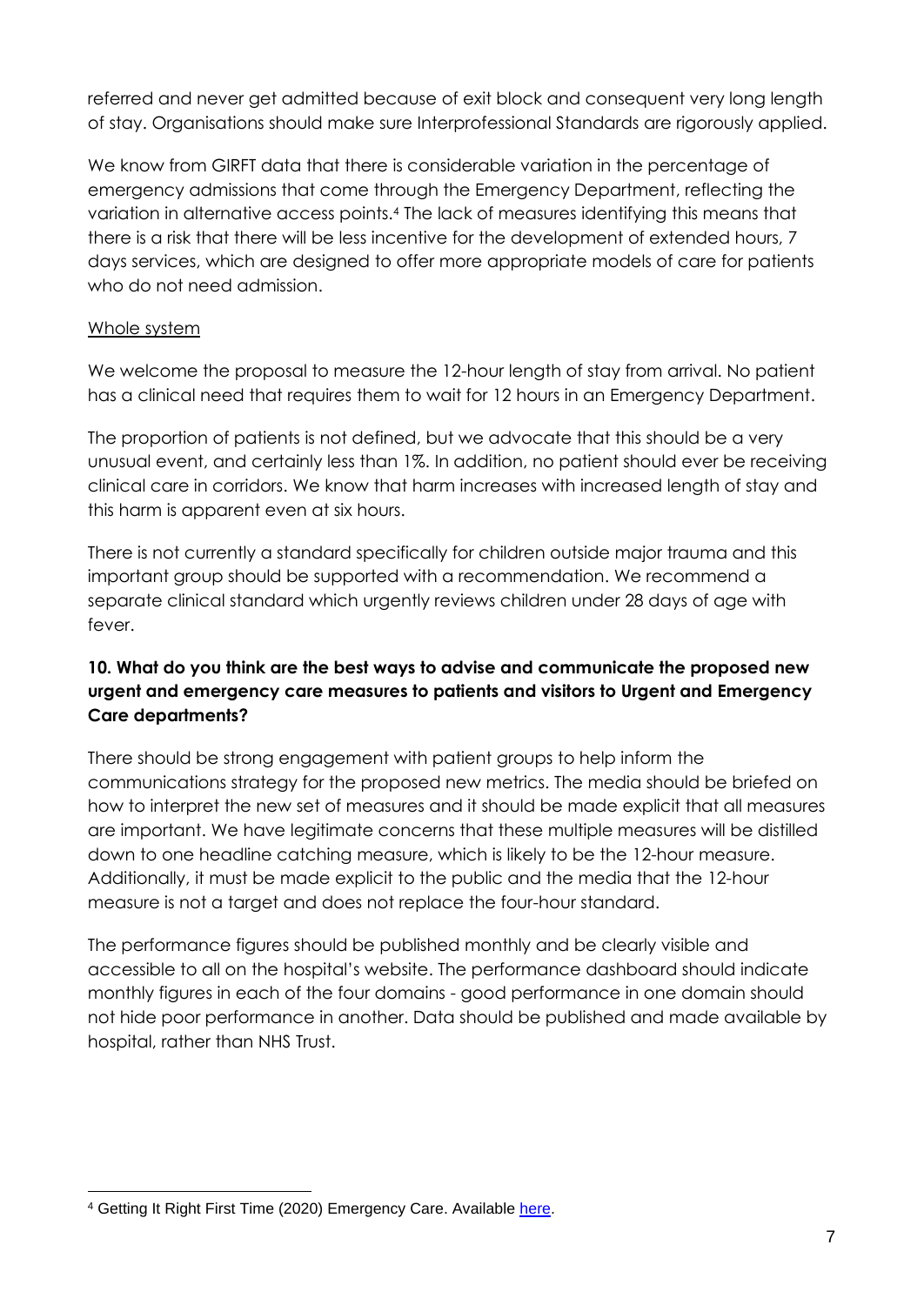## **11. What are the key issues/barriers that should be taken into account for implementation of the bundle of measures and establishing thresholds for performance? What additional support might providers need for implementation?**

Key principles to be taken into account for implementation:

- Good performance in one domain should not be used to hide poor performance in another domain.
- Type 1 departments should be reported without adding Type 2 or Type 3 units.
- Trusts that run multiple Emergency Departments should report departmental performance, not trust performance.
- Emergency Department staff have been significantly stretched during the pandemic and have had to adapt their working practices to a considerable extent. An additional transformation project may not be welcome.

## Evaluation

In 2017, the Ambulance Response Programme introduced new time-based targets, following the largest clinical ambulance trial in the world. NHS England commissioned Sheffield University to independently monitor, analyse and evaluate the Ambulance Response Programme. This formed a two-year study with staff, patients, and clinicians participating in the evaluation, helping the programme to address any issues arising from the implementation of the new metrics. Any introduction of new measures should follow the same pattern of robust evaluation and learning from the findings. The evaluation should be published in full to ensure transparency.

# **Barriers**

Some time-based measures can be collected and reported quite easily, yet there are others which require further work, for example those where there are issues regarding definition or clinical standards.

We advocate a phased implementation where the time-based standards are implemented first. These cannot be successfully implemented without investment in both implementation and capacity in the Urgent and Emergency Care system.

# **Accountability**

The consultation document did not identify clear lines of accountability for the performance management of the new measures. We would like to know who is accountable for each domain and how will they be held to account.

## **12. Do you support the idea of a composite measurement approach to presenting the effectiveness of Urgent and Emergency Care across a system?**

No. A composite measure could result in good performance in one area overshadowing poor performance in another.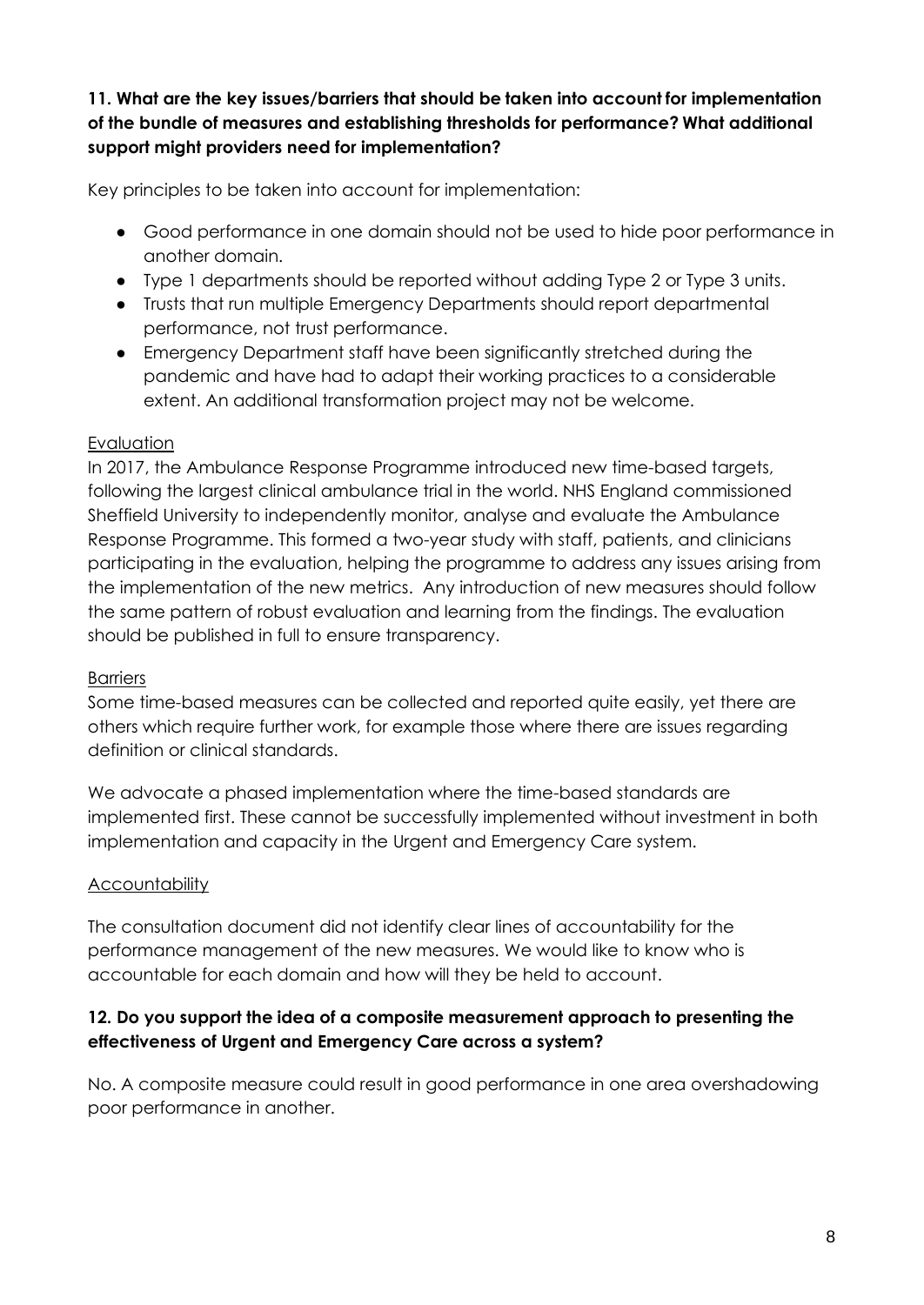#### **13. How frequently should this composite be updated and published?**

We welcome the intention to move away from a single summary statistic to the reporting of performance in each domain. This should be published monthly by hospital, rather than by NHS Trust.